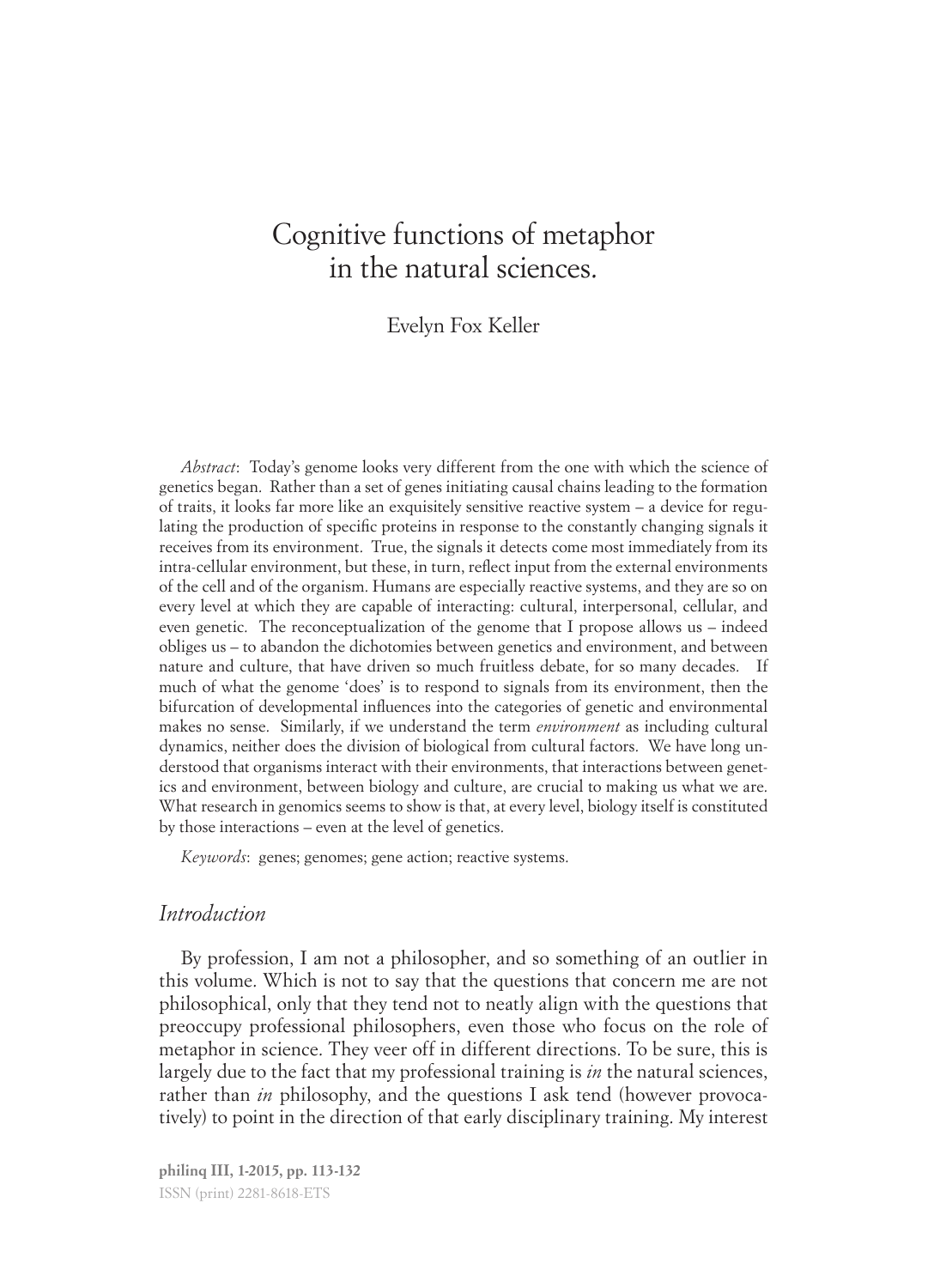in metaphor provides a clear case in point.

Just as for so many others, this interest arose from simple observation of the ubiquity of metaphor in scientific discourse, judging by the apparent impossibility of dispensing with it, its seeming necessity. But necessary for what? In the first instance, for generating knowledge about a world not yet known. How else is one to seek understanding of the new, of the not yet intelligible, if not by comparison with that which is already familiar? But still, what we confront is something new, not quite contained in the world we already know, and for that reason, the analogical relation is not quite sufficient. As Hesse writes, what is lost in the effort to reduce metaphor to simple analogy or paraphrase are "the elements of surprise, tension, and creativity [that] are essential to the metaphor but missing from the paraphrase. Everyone recognizes a distinction between live and dead metaphor: metaphor is interesting only when it is alive – provoking surprise and shock, indicating new thought". (1988: 4). Indeed, the essence of a live metaphor is precisely the juxtaposition of similarity and difference, the manifest untruth of equating source and target. And what gives it its value in the logic of scientific discovery is precisely the instability it generates by virtue of its insistence on both similarity *and* difference, its insistence that, at one and the same time, man both *is* and *is not* a wolf. Lose this duality, and one loses the vitality of the metaphor.

Reading Hesse's 1988 article was important to me because of its emphasis on both the ubiquity and the function of metaphor in scientific thought, and above all, for the legitimacy and importance it conferred on the need to study that function. But beyond that, our questions begin to part ways. What first drew me to the phenomenon of metaphor in science was not its significance for questions about theories of meaning, the philosophy of language, or the architecture of thought, nor even about the irreducibility of metaphor, or the precise relation between metaphor and analogy. Rather, it was the far more mundane question of how the particular metaphors scientists invoke shape our scientific view of the world. If we take the relation between source and target to play an essential role in the construction of scientific knowledge, how would that knowledge be different starting with a different choice of source? Far more powerfully than analogical similarity, metaphoric identity shifts our scientific attention away from differences, stressing instead similarities, between source and target and a number of obvious questions arise: What other features of the system under study might an alternative metaphor focus attention on? Are some features made salient by one metaphor that would lose significance in the framework invited by another? How is our scientific picture of the world shaped by our choices of metaphor? To what other discoveries might different choices have led us? My own thesis is that the central metaphors of classical and molecular genetics contributed greatly to the successes of these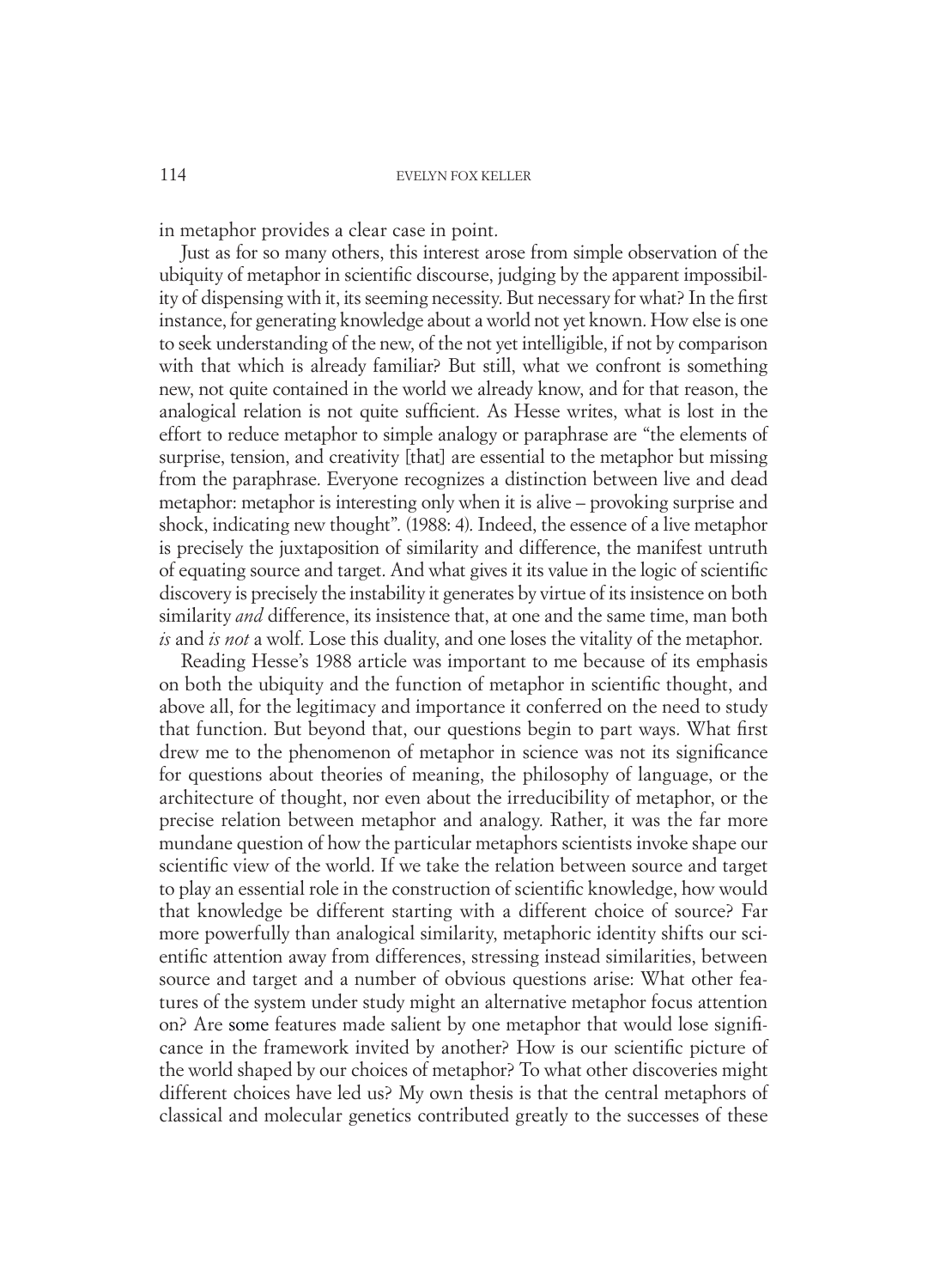fields, while at the same time also fostering the neglect of crucial questions about embryonic organization and regulation.

These were the sort of questions that initially guided my inquiry into the role of metaphor in science, and I found no shortage of examples to pursue. Three that loomed especially large in my early inquiry were: Nature as "red in tooth and claw"; "Science as "a chaste and lawful marriage between Mind and Nature"; DNA as the Master Molecule of Life; and so on. When new, each of these metaphors was undoubtedly both evocative and creative, and indeed provided crucial incentive for new lines of research that attempted to both illustrate and explicate the aggressive, competitive aspects of ecology, the passivity of Nature, the causal powers of DNA, etc. Of course, the reigning metaphors of a discipline would also, and inevitably, draw attention away from such phenomena and/or dynamics that suggested different characterizations.

Over time, repetition lent ever greater familiarity to these metaphors --indeed, to the point of robbing them of their liveliness, often even of their very metaphoricity. Over time, and again, inevitably, it would become more and more difficult (even unnatural) to attend to those aspects of species interaction that derive from cooperation and mutual dependence; to those features of scientific inquiry (or of the relation between Mind and Nature) that require an inversion of conventional gender metaphors; or to those attributes of DNA more suggestive of a role as servant of life than as its master. The early metaphors may have lost their initial vitality, but in the wake of that vitality, they left a conceptual framework that continued to shape how scientists actually perceived their objects of study.

### *Part I: Metaphor in the making of classical genetics:*

In *Making Sense of Life,* I sought more specifically to understand the ways in which genes were used to craft explanations of biological development during the 20th century. Here I argued that "much of the theoretical work involved in constructing explanations of development from genetic data is linguistic – more specifically, that it depends on productive use of the cognitive tensions generated by multiple meanings, ambiguity, and more generally, by the introduction of novel metaphors" (Keller 2002: 117). Indeed, I claimed that the very notion of 'gene' was built out of a marriage of two distinct (and not obviously reconcilable) metaphors: first, it was taken to be the "atom" of life, a particulate element that would serve for biology much as the atom had done for physics and chemistry, and second, as an agent capable of directing the formation of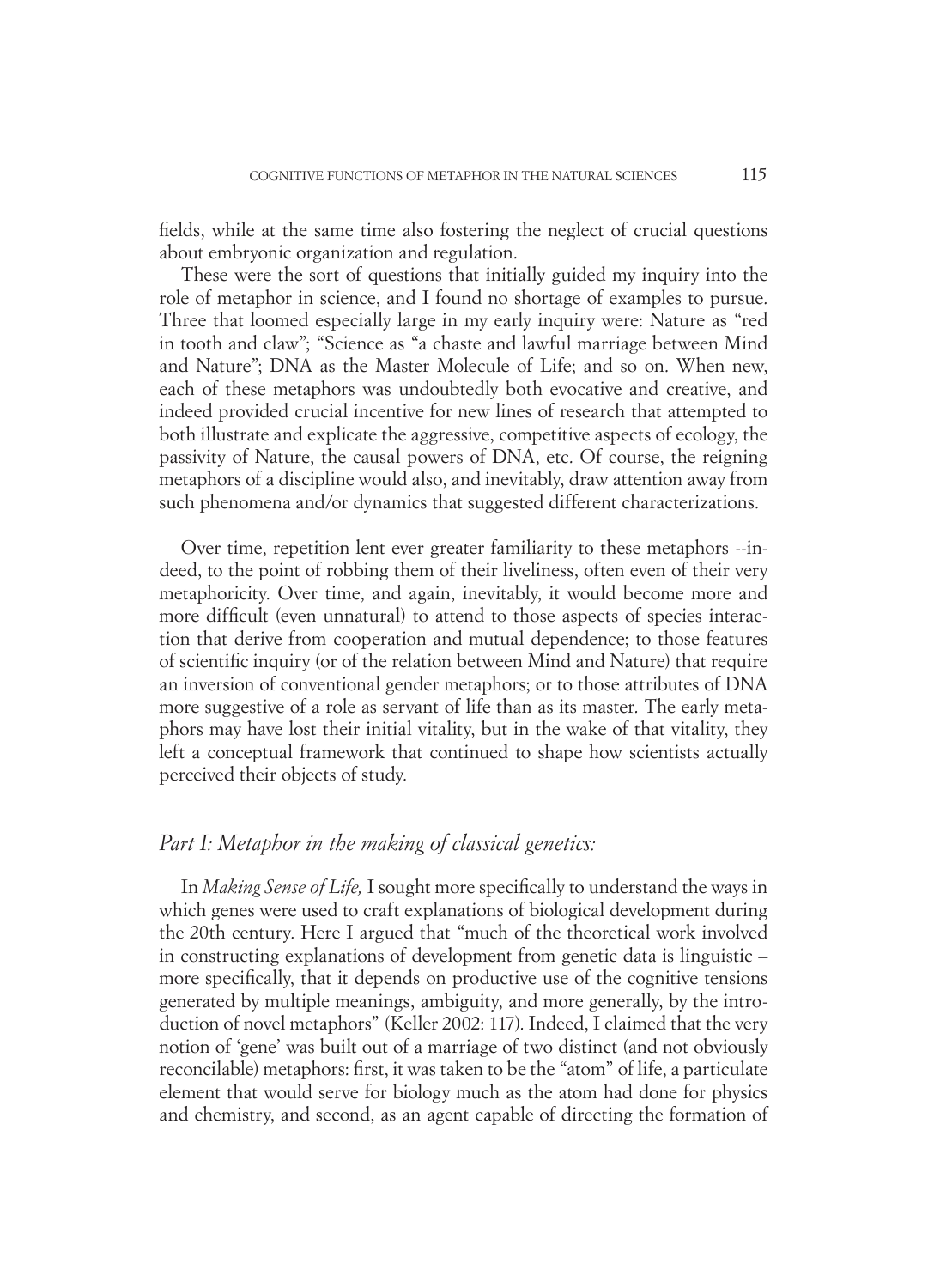#### 116 Evelyn Fox Keller

particular traits. As Hugo de Vries wrote in 1889, "Just as physics and chemistry are based on molecules and atoms, even so, the biological sciences must penetrate to these units in order to explain by their combinations the phenomena of the living world". At the same time, such a unit must also be able, as he put it, to "impress its character upon the cell" (de Vries [1889] 1910: 194). If it is either to 'represent' the properties of an adult organism or cause their coming into being, it must obviously be something larger and more complex than a chemical molecule, much less an atom. "These minute granules," he concluded, "are more correctly to be compared with the smallest known organism" (de Vries [1889] 1910: 4). De Vries had referred to these units as *pangens*; Mendel as *elemente*, Weismann as *determinants*, but in each case, a single term was invoked to bridge the manifestly disparate functions the unit would have to serve. Finally, in 1909, Johannsen introduced the *gene*, and from that time on, this was the term that prevailed. Of course, no one knew what a gene was, but it was generally taken for granted that it must be able to both endure (to guarantee intergenerational stability) and to guide individual development in a single generation; simultaneously immortal and agentic.

Just what kind of entity might serve this dual role remained a critical issue (especially difficult was the question of how a gene might 'determine' a phenotypic trait). In the absence of a research program that might lead to an answer, some kind of narrative would clearly have to suffice – a narrative, i.e., that would somehow bracket that question while at the same time providing a framework within which other (perhaps more readily tractable) questions could be productively pursued. In this sense, I suggest that narratives can perform a function similar to that of Hacking's "styles of reasoning": Not themselves candidates for truth or falsity, they nonetheless establish the means by which certain kinds of statements can become candidates for truth or falsehood. One might say that such narratives provide a way of endowing questions with scientific sense, of formulating questions in ways that make them answerable. The cognitive function they serve is thus not so much that of guiding scientific research towards closer "correspondence" with nature, but rather of establishing the criteria according to which scientific truth claims are to be evaluated.

I can think of no better illustration than that provided by Alfred Sturtevant In his classic paper on "the developmental effects of genes," presented at the 1932 International Congress of Genetics. Here Sturtevant explained that

One of the central problems of biology is that of differentiation – how does an egg develop into a complex many-celled organism? That is, of course, the traditional major problem of embryology; but it also appears in genetics in the form of the question, "How do genes produce their effects?" (304).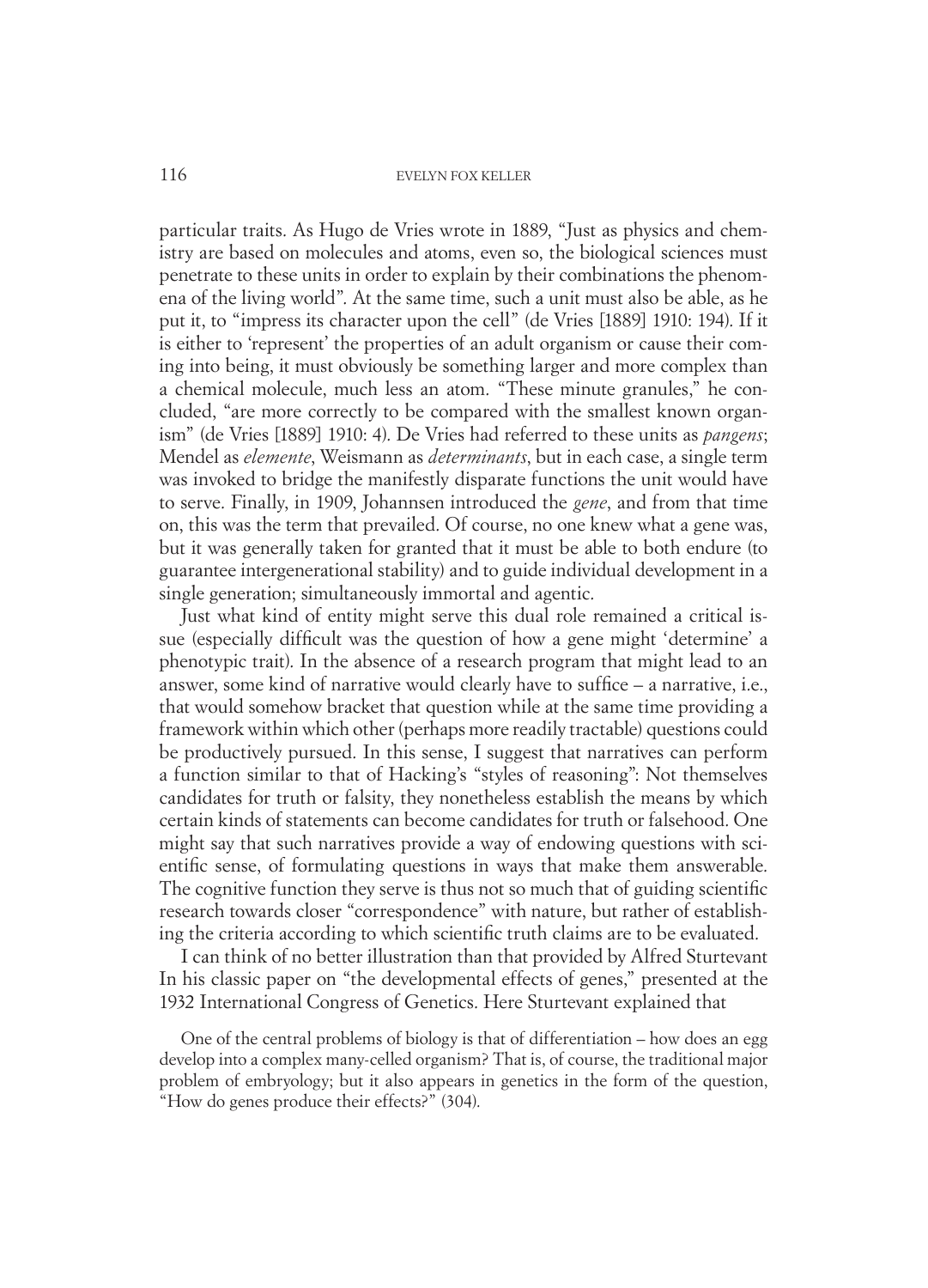### Moreover, he claimed that

in most cases there is a chain of reactions between the direct activity of a gene and the end-product that the geneticist deals with as a character"; genetic experiments can therefore approach the problem through the "analysis of certain chains of reactions into their individual links (307).

In this reformulation, Sturtevant was invoking a narrative, inspired by Johannsen's powerful little word, that was rapidly coming to dominate the thinking of classical geneticists. Elsewhere (Keller 1995; 2000; 2002), I have referred to this narrative as "the discourse of gene action," arguing that it provided a spatial and temporal map of biological development that had a clearly identifiable effect on the course of research. This map defined the onset of development (T=0) as the moment of fertilization, and the structure causally responsible as the nucleus. As such, it not only guided the ways in which geneticists posed (and researched) questions about development, but it also effectively barred scientific sense-making from the ways in which embryologists had traditionally formulated their own questions about development. Almost certainly, its most conspicuous effect was on the sidelining of questions about regulation. By 1934, T. H. Morgan – himself an early advocate of the notion of *gene action* – was already having second thoughts, and he offered alternative framing of the problem of development. He wrote:

The implication in most genetic interpretation is that all the genes are acting all the time in the same way. This would leave unexplained why some cells of the embryo develop in one way, some in another, if the genes are the only agents in the results. An alternative view would be to assume that different batteries of genes come into action as development proceeds. […] The idea that different sets of genes come into action at different times [… requires that] some reason be given for the time relation of their unfolding. The following suggestion may meet the objections. It is known that the protoplasm of different parts of the egg is somewhat different […] and the initial differences may be supposed to affect the activity of the genes. The genes will then in turn affect the protoplasm […]. In this way we can picture the gradual elaboration and differentiation of the various regions of the embryo (Morgan 1934: 9).

As it happened, Morgan's critique went largely unheeded, as did his proposed reformulation. For the next 40 years, the field of genetics grew steadily in size and influence, and research in that discipline continued to make remarkable strides. But relatively little of this work shed light on the question of how genes actually contributed to, guided, or shaped biological development. Not surprisingly, the field of embryology fared rather less well over this period, suffering a steady decline in funding, in institutional support, and in the recruitment of new blood. By the time of the molecular revolution, its own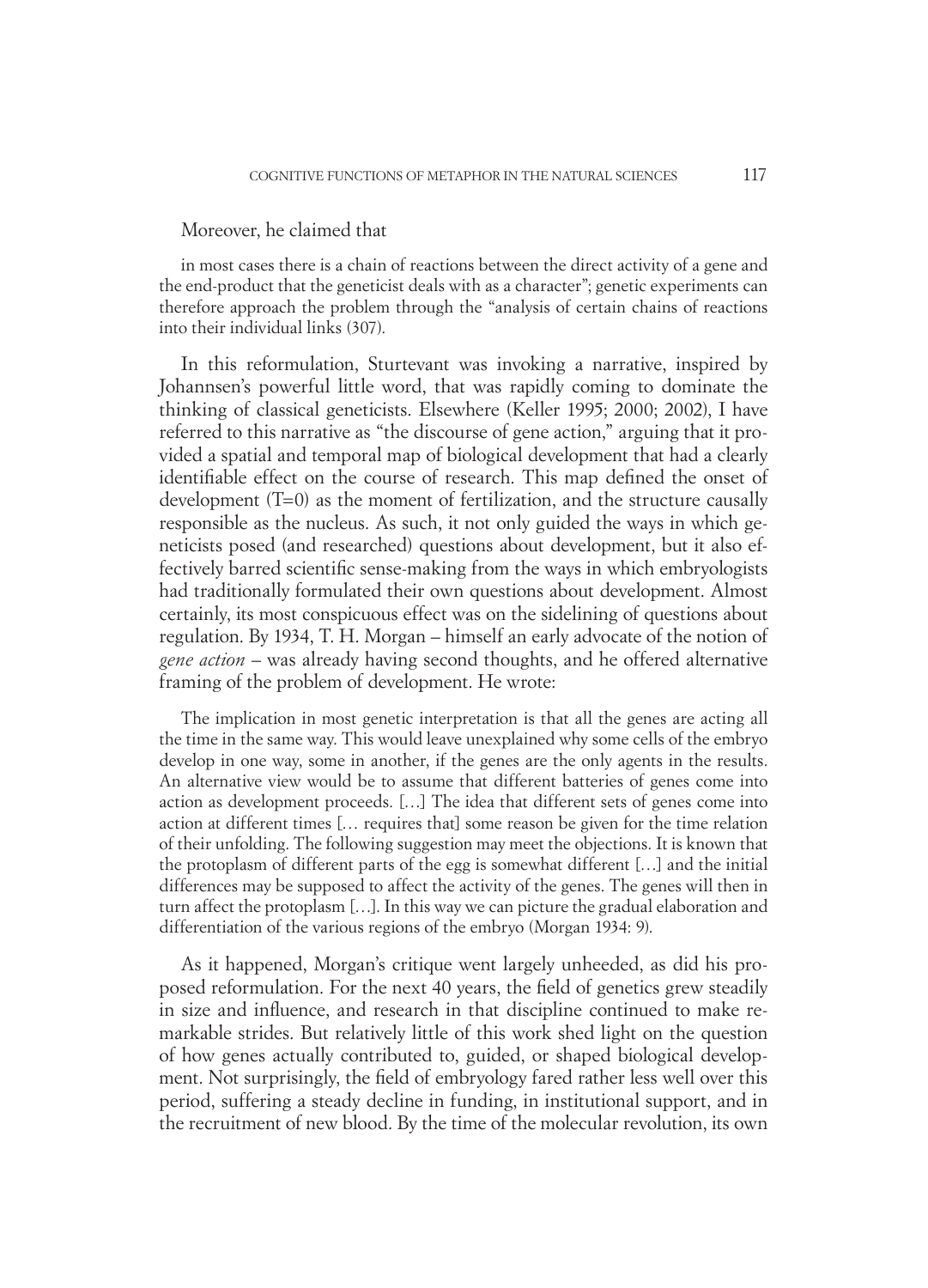central questions, far from having been elucidated, had largely faded from attention. Moreover, their absence was scarcely noticed. The discourse of gene action had cast an aura of effective invisibility over the problems that Morgan had attempted to explode.

### Global Narratives

The science of developmental genetics is hardly unique in its reliance on global narratives. As I argued in *Making Sense of Life,* many sciences have a clearly recognizable need for

global narratives that guide scientific research in ways that do not directly depend on either "test-and-feedback" or verification – for narratives that make productive use of the imprecision of metaphor and other linguistic tropes not so much as a way of guiding us toward a more precise and literal description of phenomena, be they local or global, but rather as a way of providing explanatory satisfaction where not available either from descriptions of local phenomena or from general laws. ... Just because we have no access to rules or laws describing the role of genes in development, genebased accounts of these processes need to make use of the associations generated by metaphor, by ambiguity, and by the dynamic interplay among the different meanings a given term may connote. For these purposes, even the absence of a clear and univocal meaning of the concept of the gene, i.e. of the basic explanatory unit, can be a positive resource for drawing different experimental systems and different research programs into a coherent scientific agenda (Keller 2002: 120).

Indeed, one of the main points I wanted to stress in that account was the essential role played by the conceptual fluidity and versatility allowed by the lack of a clear and precise definition of the constituent terms – especially, in this case, in the definition of the gene.

In line with this argument, I claimed more specifically that, because molecular genetics brought with it (at least initially) a concrete and well-defined reference for the term *gene* – namely, a specific region of a molecule of doublestranded DNA that "coded" for a protein – the figure of *gene action* could no longer serve the particular function that had depended so critically on uncertainty and fluidity in the definition of the classical gene: in particular, it could no longer provide the illusion of explanation; it could no longer bridge the gap left by the absence of a scientific account of development. Geneticists required a new narrative, and the figure of speech introduced by molecular biology, the *genetic program*, seemed to take over much of the work that had earlier been done by *gene action*. Or so, at least, I argued in 2002.

 Since then I have come to reconsider. In fact, the discourse of gene action did not in fact disappear quite so precipitously. Although seemingly superced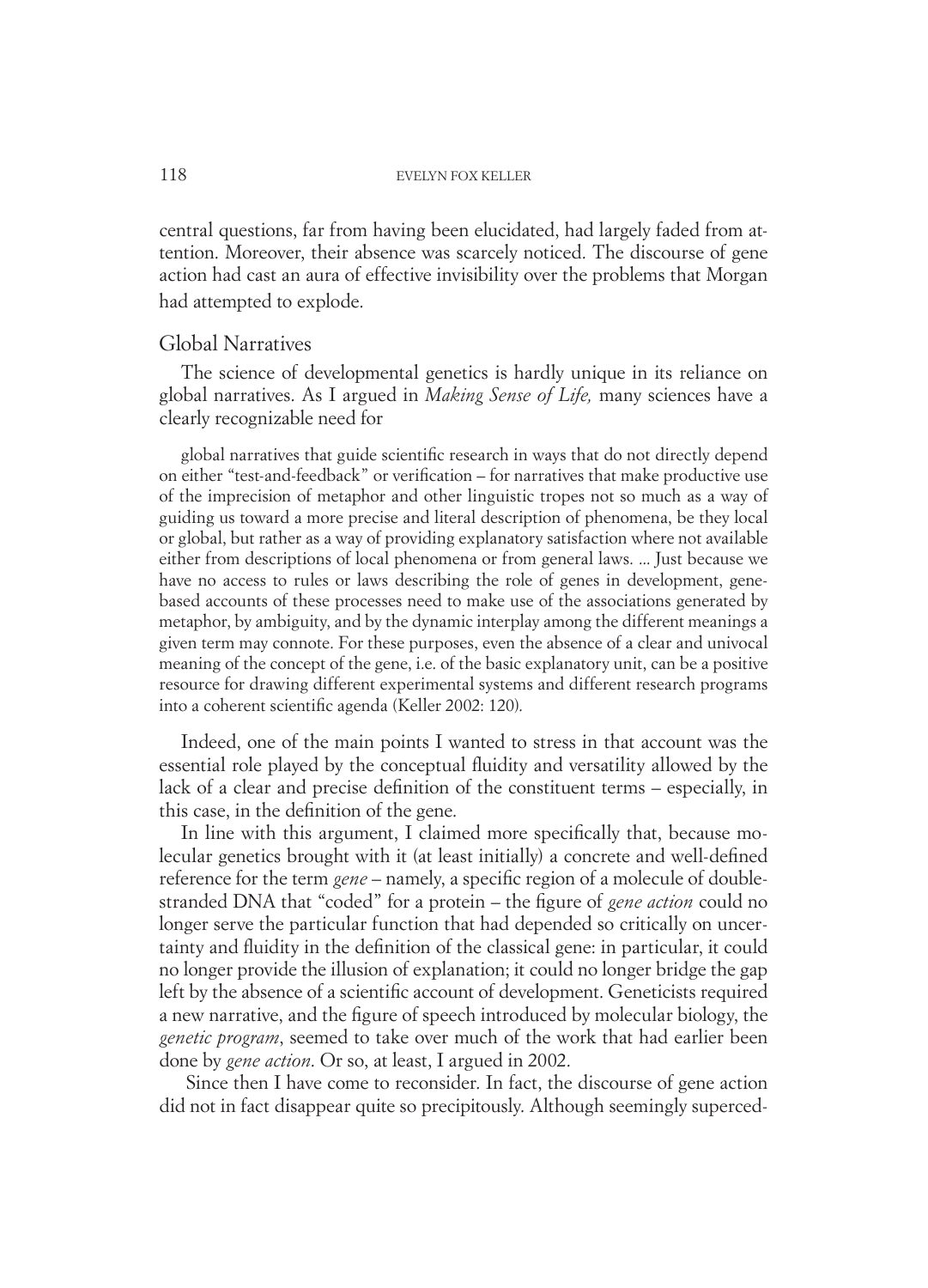ed by talk of programs and information, I now realize that it continued (even if less conspicuously) to play a critical role in shaping the new molecular narratives. Furthermore, an examination of this role brings to light a somewhat different cognitive role for metaphor (and other forms of linguistic imprecision) in the natural sciences – a conservative rather than innovative role, stabilizing rather than destabilizing.

In particular, examination reveals a pervasive duality pervading the entire discourse of Molecular Biology, self-reinforcing and self-stabilizing through the network of meanings upon which that discourse depends. The impact of Molecular Biology was revolutionary, but it failed to disrupt the essential structure of the discourse of gene action on which classical genetics had previously been built. That disruption seems to have become possible only with the startling findings of Genomics. I turn, therefore, to Part Two of this essay:

### *Part II: From Gene Action to Reactive Genomes:*

Last year, Philip Ball, a former editor of Nature, published a commentary celebrating the current state of (or, as he emphasizes, current gaps in) our understanding of DNA. Indeed, his title, "Celebrate the unknowns", suggests that it is above all the gaps which he wants us to celebrate. As he wrote:

This week's diamond jubilee of the discovery of DNA's molecular structure rightly celebrates how Francis Crick, James Watson and their collaborators launched the 'genomic age' by revealing how hereditary information is encoded in the double helix. Yet the conventional narrative ... is as misleading as the popular narrative of gene function itself, in which the DNA sequence is translated into proteins and ultimately into an organism's observable characteristics, or phenotype (Ball 1980).

#### A bit later, he added:

A student referring to textbook discussions of genetics and evolution could be forgiven for thinking that the 'central dogma' devised by Crick and others in the 1960s – in which information flows in a linear, traceable fashion from DNA sequence to messenger RNA to protein, to manifest finally as phenotype – remains the solid foundation of the genomic revolution. In fact, it is beginning to look more like a casualty of it (*Ibid*.).

In other words, we celebrate the Watson-Crick revelation of "how hereditary information is encoded in the double helix" while at the same time admitting the utterly misleading nature of the "conventional narrative" of their discovery – a narrative "as misleading as the popular narrative of gene function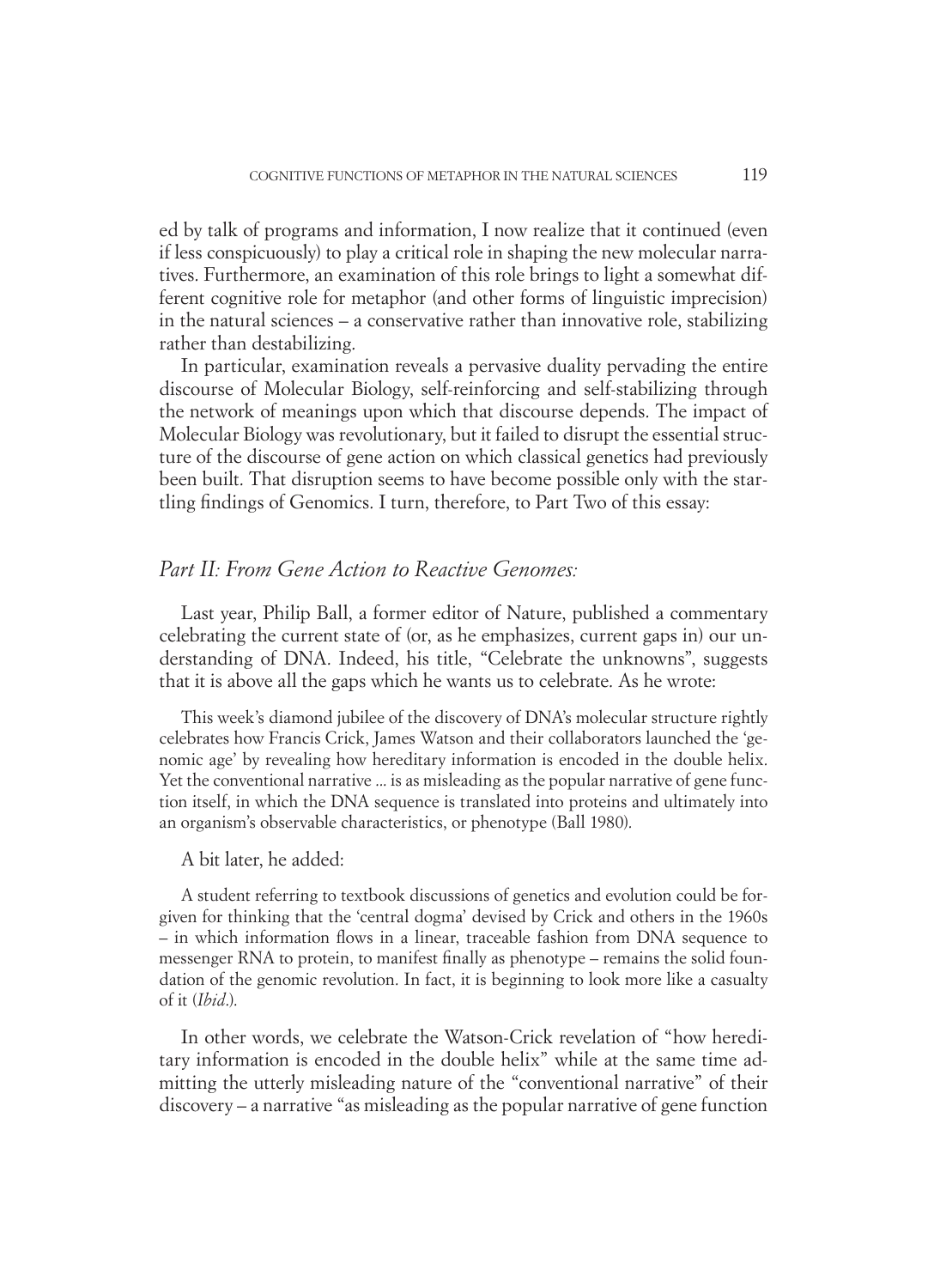itself, in which the DNA sequence is translated into proteins and ultimately into an organism's observable characteristics, or phenotype".

But what exactly is it that is so misleading? Ball actually gives us two narratives – one he refers to as the conventional, the other as the popular narrative; one is a claim about hereditary information, the other a claim about the genetic code. These are not the same, but does he actually mean to distinguish them? Unclear. And is the realization that it/they are misleading a new realization? Not really. Then how is it that such "misleading" narratives are so routinely perpetuated in the teaching of Molecular Biology, indeed in so much of the technical, the lay, and even the philosophical literature?

Part of the answer to this question is to be found in the replication of this ambiguity throughout the discourse of Molecular Biology (preceded by a parallel set of ambiguities in the discourse of classical genetics) that has worked for 60 years to simultaneously sustain and obscure what Ball now sees as misleading.

Let me begin with the two narratives that Ball invokes:

- a) DNA sequence codes for proteins which ultimately form an organism's observable characteristics, or phenotype. In popular lingo, DNA makes RNA, RNA makes proteins, and proteins make us, and,
- b) hereditary information is encoded in the double helix,

Accordingly, we can conclude that hereditary information is encoded in the sequence of nucleotides in the DNA.The concept of code figures crucially in both, but in fact, in two quite different senses of the term. In one (the first), the meaning of *code* (or encode) is quite clear. It derives from telegraphy and cryptography and is in fact the first definition given by the Oxford English Dictionary: to encode is "to translate into cipher or code; to express information by means of a *code*. Colloquially, 'to code'". As in the Morse code. Indeed, Crick himself was explicit about this being the sense in which he used the term code in his sequence hypothesis. The genetic code referred to the process of translation from a text written in nucleotide sequences to one written in amino acid sequences. (Incidentally, he was also careful to distinguish the sequence hypothesis from what he called the central dogma (the hypothesis that "Once information has got into a protein it can't get out again")).

The deciphering of the genetic code was a tremendous achievement in the history of biology and it well deserves to be celebrated. Furthermore, it has held up remarkably well. Perhaps more surprisingly, so too has the central dogma, at least as Crick understood it. Moreover, there is nothing to suggest anything misleading in either claim. What is it then that *has* the reader led astray?

The difficulty to which Ball refers arises when people speak of the heredi-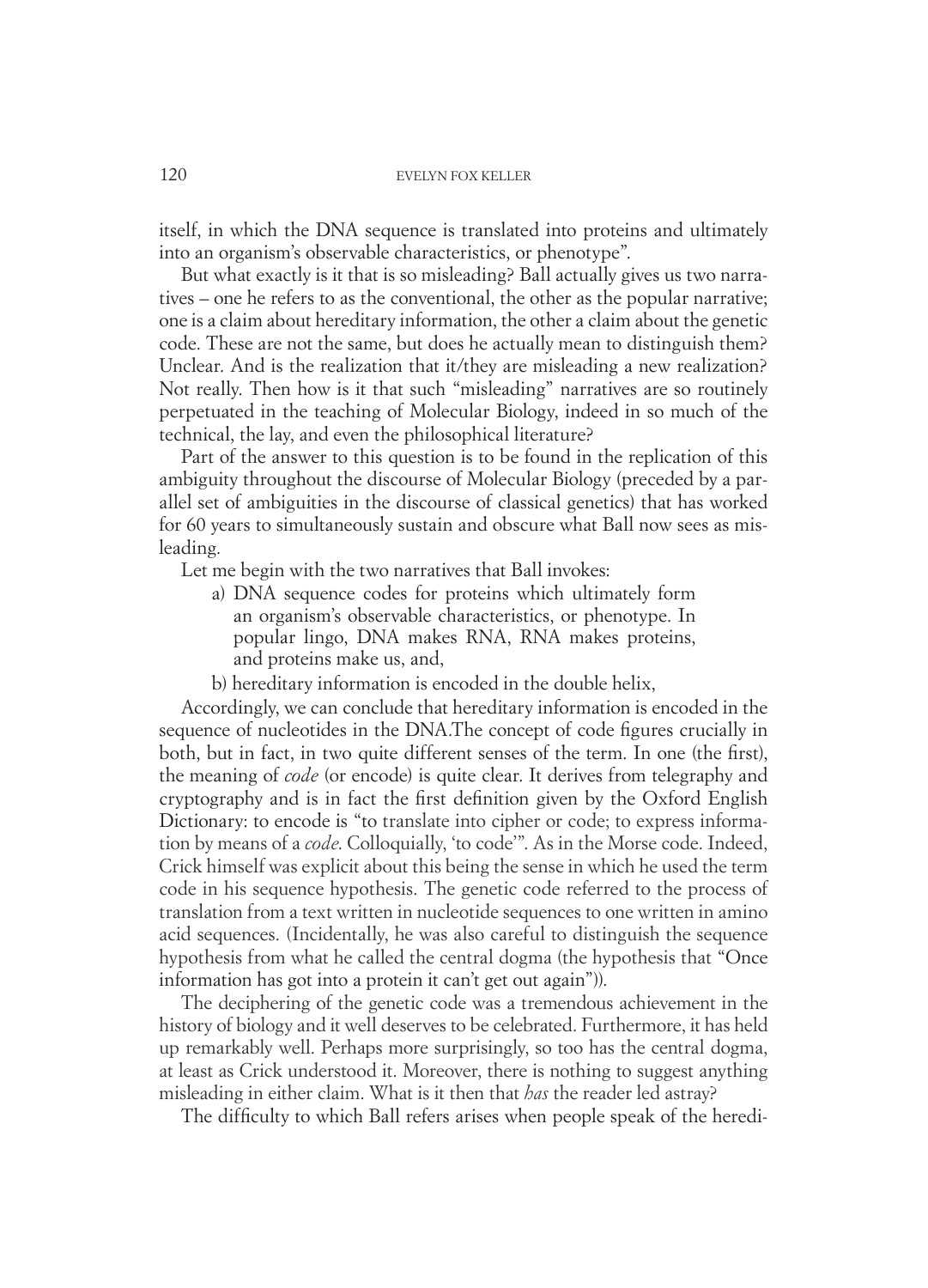tary information encoded in the double helix, for, in this formulation, another quite different sense of encode is commonly invoked, namely the information required not for a set of proteins, but for an organism. More in the sense of Schroedinger's *codescript*, a notion that preceded Crick's concept of code by 15 years – i.e., in the sense, as Schroedinger himself wrote, that

Every complete set of chromosomes contains the full code; so there are, as a rule, two copies of the latter in the fertilized egg cell, which forms the earliest stage of the future individual. In calling the structure of the chromosome fibres a code-script we mean that the all-penetrating mind, once conceived by Laplace, to which every causal connection lay immediately open, could tell from their structure whether the egg would develop, under suitable conditions, into a black cock or into a speckled hen, into a fly or a maize plant, a rhododendron, a beetle, a mouse or a woman (1944: 21).

But, as Schroedinger also acknowledged, "the term code-script is, of course, too narrow. The chromosome structures are at the same time instrumental in bringing about the development they foreshadow. They are law-code and executive power – or, to use another simile, they are architect's plan and builder's craft-in one" (*Ibid.*: 22).

In other words, unlike that of the Morse code, Schroedinger could not say what a code-script *is*. Indeed, its meaning had to remain open-ended, characterized not by what it is but by what it is expected to do, by the answer it is hoped to provide – but which, for now, could only be indicated by a cloud of evocative analogy.1 The question that arises is this: are these two different narratives, one referring to hereditary information and the other to sequence information, one to the hereditary code-script and other to the genetic code, or are they two different versions of the same narrative, linked by a common vocabulary?

I suggest that we have here two distinct narratives, both of which have played crucial (perhaps even essential) roles in molecular biology, and that what Ball characterizes as misleading results from the collapse of these two narratives into one. As illustrated below, this collapse is both effected and sustained by a pervasive duality running through the discourse of Molecular Biology as a whole – a duality that misleads by obscuring the central problem that had *not* been addressed, namely that of accounting for the organization of proteins into a functioning organism.

But this duality is not limited to the meanings of code. Indeed, it recurs in

<sup>&</sup>lt;sup>1</sup> In this sense, code-script is not unlike another key term of molecular discourse, namely, that of *program* – especially as François Jacob introduced that term when he described the organism as "the realization of a programme prescribed by its heredity", and in his subsequent claim that "when heredity is described as a coded program..., the paradox [of development] disappears", or, "the concept of programme has made an honest woman of teleology".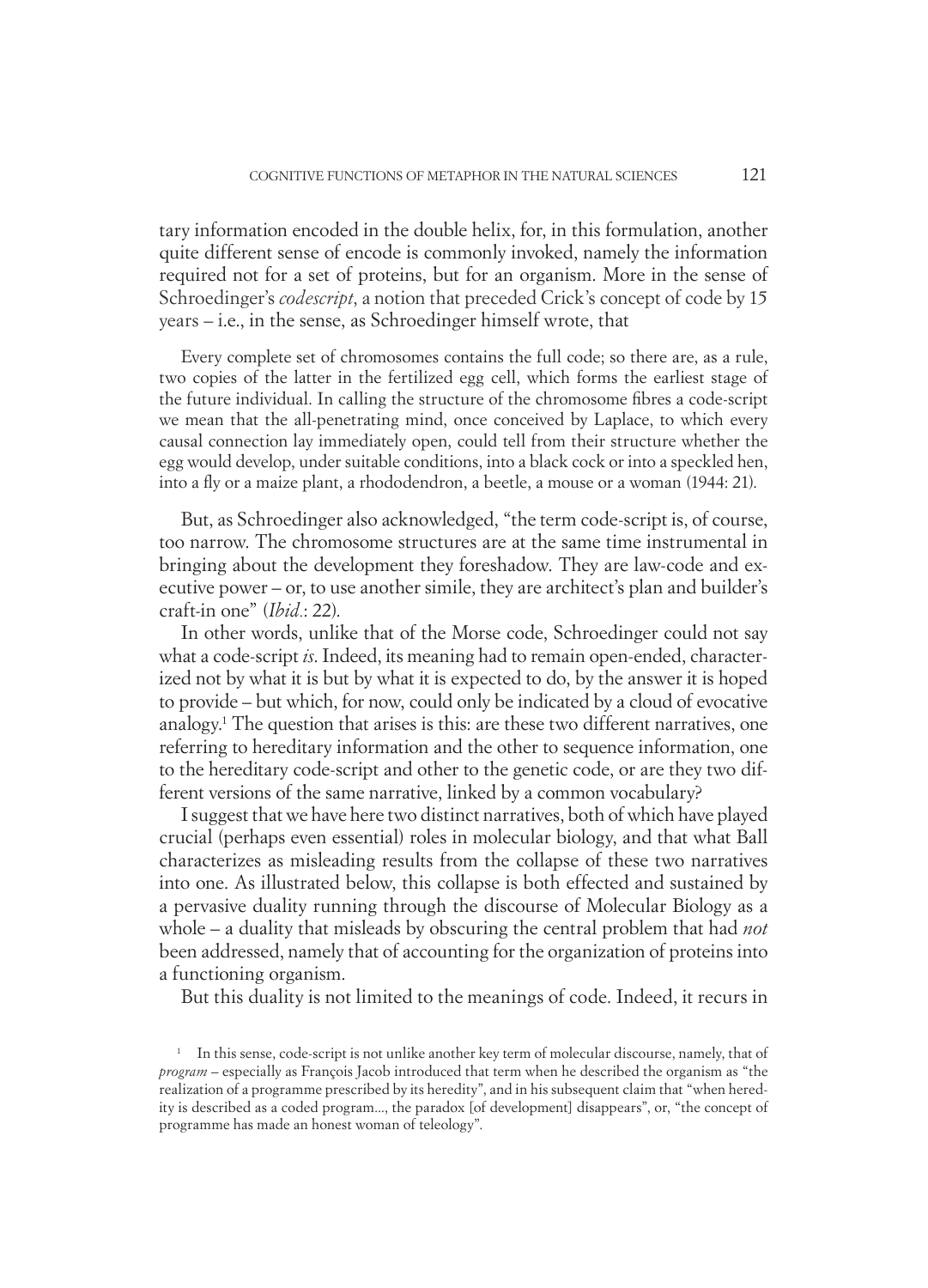virtually all the new terms imported into biology with the molecular revolution: think, e.g., of genetic information, genetic instructions, genetic blueprint, etc.. Not surprisingly, the same elisions also recur in the links commonly assumed between genes, information, codes and code-script. Take, e.g., the definition of code-script as it appeared in *New Biology* in 1952: "All the genes together constitute the 'code-script' of the cell; that is, the complete set of controlling factors which carry in condensed form all the 'information' necessary for an organism to develop the distinctive properties of its species". Or take Ball's own reference to Crick's 'central dogma' as the thesis that "information flows in a linear, traceable fashion from DNA sequence to messenger RNA to protein, to manifest finally as phenotype", conflating Crick's own version of the central dogma as the thesis that «Once information has got into a protein it can't get out again» ( $DNA \rightarrow RNA \rightarrow protein$ ) with the colloquial version of DNA makes RNA, RNA makes proteins, and proteins make us (DNA  $\rightarrow$  RNA  $\rightarrow$  Protein $\rightarrow$  Phenotype). The difference, namely the link between a list of proteins and the organization of these proteins into a functioning organism, is of course crucial, and the locus of much of the most critical slippage. For example, is a genome the full complement of an organism's genes or of its DNA? Is Genetics the study of genes or the study of heredity? Is the genetic code the mechanism for translating nucleotide sequence to amino acid sequence or to phenotype? Does the Central Dogma refer to the information in proteins or in phenotype? Similarly, does "genetic information" refer to the sequences coding for proteins or to all DNA sequences?

Each of these questions stems from a collapse of meanings, from an elision between one, concrete, meaning, and another open-ended and ambiguous. Such elision invites the illusion that the ambiguity of the open-ended term has been resolved, and by implication, that the gap between actual achievement and promise has been closed. The fact remains however that, despite the phenomenal progress Molecular Biology has made since the cracking of the genetic code, we remain to this day without an adequate account of the organization of proteins into an organism.

Two points seem worth noting: First is that these elisions are not casual but systematic. Second is their simultaneous transparency and opacity. Once identified, they seem (or ought to seem) crystal clear, plain for anyone to see; recognition depends neither on special expertise nor on new findings. Yet this style or habit of chronic slippage from one set of meanings to the other has prevailed for over 50 years; it has become so deeply ensconced as to have been effectively invisible to most readers of the biological literature. This feature might qualify it as a Foucauldian discourse – by which I mean a discourse that operates by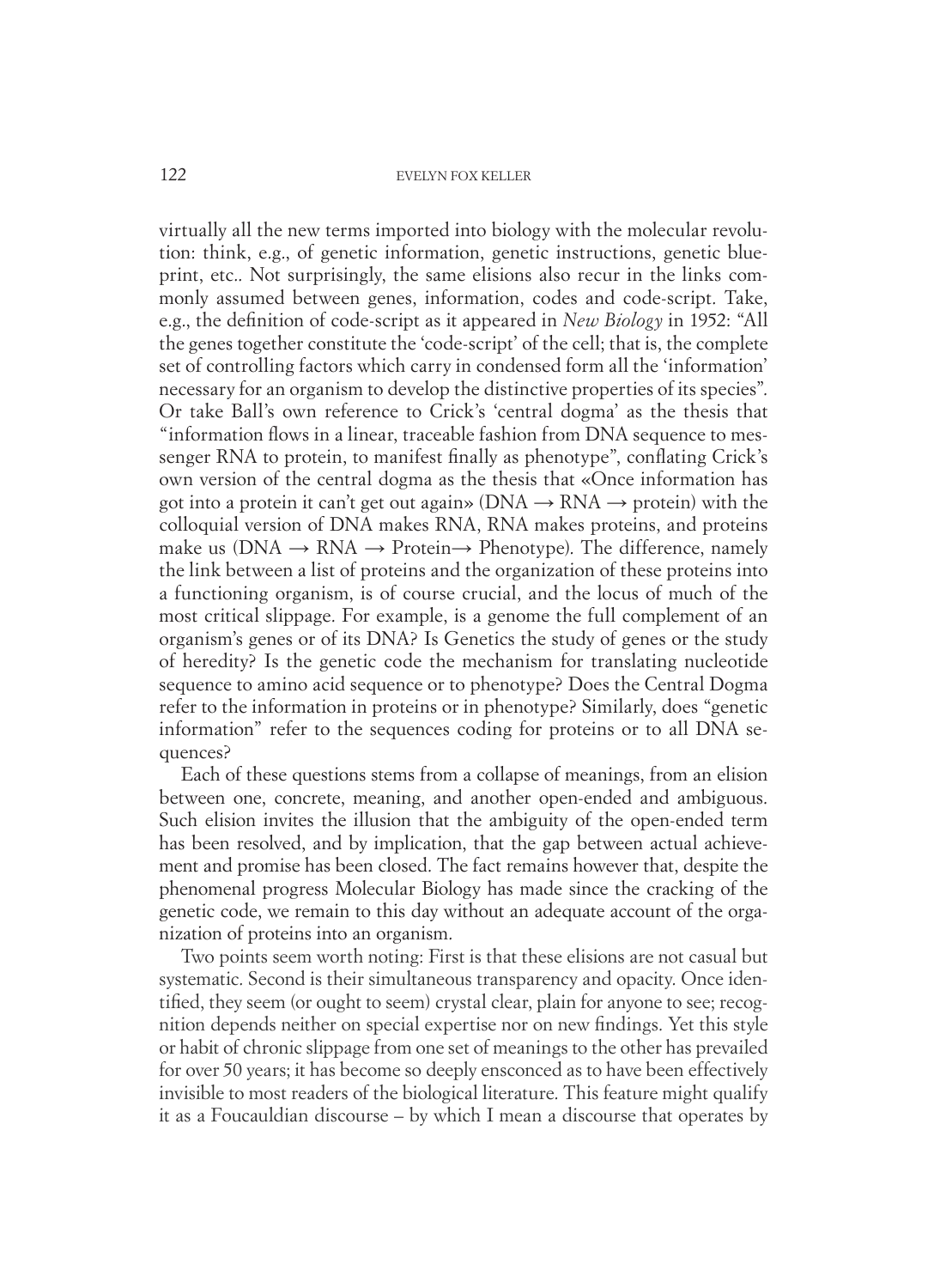historically specific rules of exclusion, a discourse that is constituted by what can be said and thought, by what remains unsaid and unthought, and by who can speak, when, and with what authority.

For me, the questions of primary interest are: (1) How have these elisions affected the research trajectory of Molecular Biology? And (2) What makes it possible now for Ball to write that "the conventional narrative […] is as misleading as the popular narrative of gene function itself"? Has Ball in fact escaped the confines of the prevailing discourse? And if he has, what has made it possible to do so? To address these questions, I focus on the tacit equation that underlies the very definition of genetics, namely, the equation of the totality of an organism's genes with its genomes, its chromosomes, and its genetics – an equation, inherited directly from the earlier language of classical genetics, that has been a staple of the discourse of Molecular Biology since its beginning.

In the early days of genetics, there would have been no obvious reason to question the understanding of the study of genetics as the study of genes, and indeed, the frequent elision between genes and mutations in that literature suggests the expectation that there was no other chromosomal locus in which heritable mutations could arise. But from the 1970's on, especially as the focus of molecular genetics shifted to the study of eukaryotic organisms, and as the study of regulation assumed increasing centrality to that science, the relation between genes and genetics has become far less straightforward. To the extent that regulation is a property of DNA, it is surely genetic, but the question arises, is regulation always attributable to genes?<sup>2</sup> Clearly, the answer to this question depends on the meaning attributed to the word *gene*, so let me rephrase, taking genes in their most commonly invoked sense, and ask: Is regulation always attributable to protein-coding sequences?

A related challenge to the equivalence between genes and genetic material came from a series of discoveries of substantial expanses of non protein-coding ("non-genic" or "extra") DNA sequences in eukaryotic genomes. Of particular importance were the discoveries of (1) large amounts of repetitive DNA in 1968, and later, of transposable elements; (2) the wildly varying relationship between the amount of DNA in an organism and its complexity (the "C-value paradox", Thomas 1971); and (3) split genes (protein-coding sequences interrupted by non-coding "introns" (identified in 1977). However, that challenge was soon blunted by the designation of such DNA as "junk" (Ohno 1972). After 1980, with the appearance of two extremely influential papers published back-to-back in *Nature* (Doolittle and Sapienza 1980; Orgel and Crick 1980), the idea of "junk DNA" seemed to become entrenched.

The operon model of Monod and Jacob assumed that it was.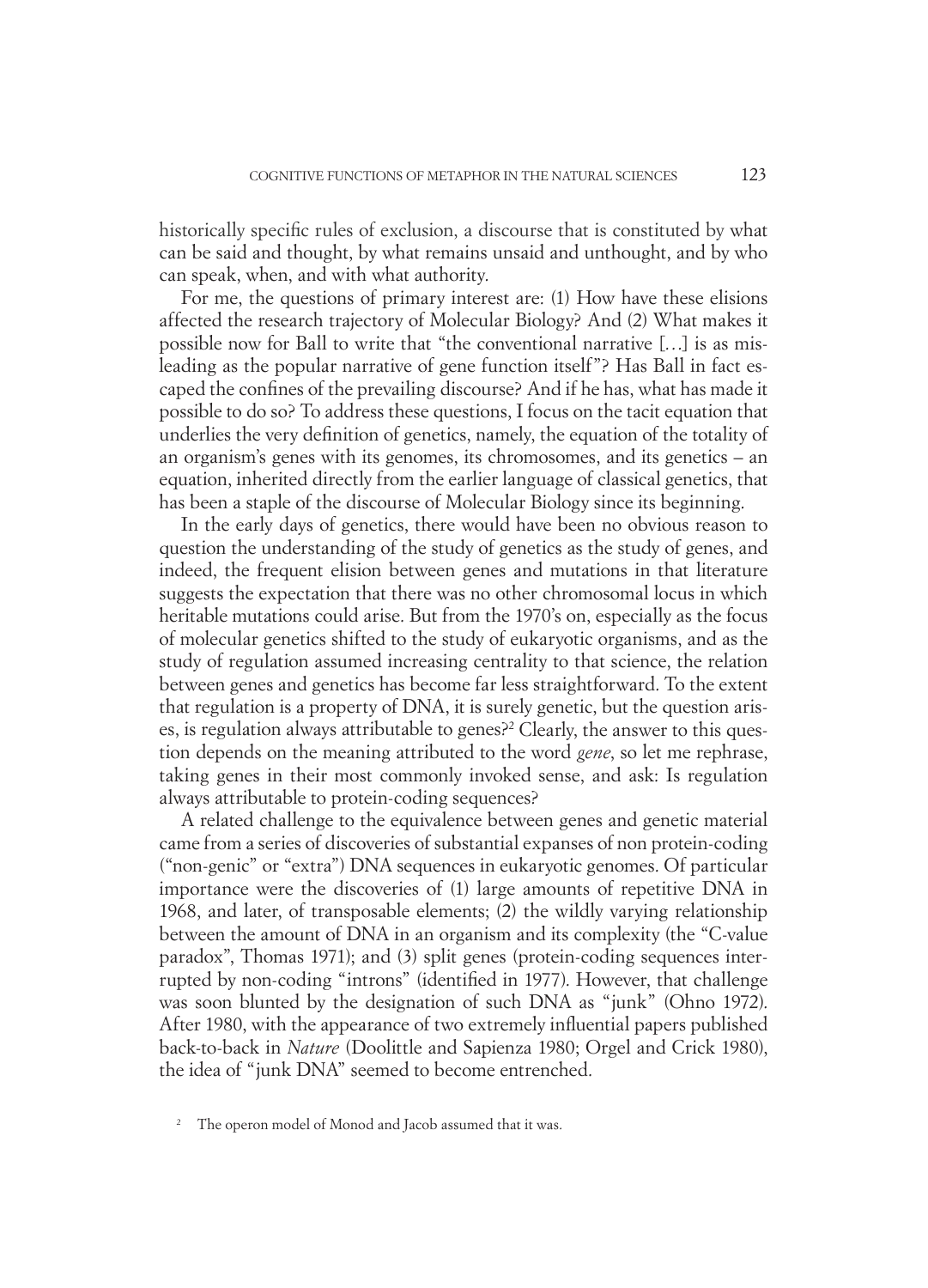Borrowing Dawkins' notion of selfish DNA, Orgel and Crick were explicit about their intention to use that term

in a wider sense, so that it can refer not only to obviously repetitive DNA but also to certain other DNA sequences which appear to have little or no function, such as much of the DNA in the introns of genes and parts of the DNA sequences between genes. […] The conviction has been growing that much of this extra DNA is 'junk', in other words, that it has little specificity and conveys little or no selective advantage to the organism […] (*Ibid.*: 604).

Until the early 1990's, the assumption that the large amounts of non-coding DNA found in eukaryotic organisms had "little or no function," that it contributed nothing to their phenotype and could therefore be ignored, remained relatively uncontested. For all practical purposes, genomes (or at least the interesting parts of genomes) could still be thought of as collections of genes. Indeed, when the Human Genome Project first announced its intention to sequence the entire human genome, much of the opposition to that proposal was premised on this assumption. Thus, e.g., Bernard Davis of the Harvard Medical School complained that "blind sequencing of the genome can also lead to the discovery of new genes […], but this would not be an efficient process. On average, it would be necessary to plow through 1 to 2 million 'junk' bases before encountering an interesting sequence" (Davis 1990). And in a similar vein, Robert Weinberg of MIT argued,

The sticky issue arises at the next stage of the project, its second goal, which will involve determining the entire DNA sequence of our own genome and those of several others. Here one might indeed raise questions, as it is not obvious how useful most of this information will be to anyone. This issue arises because upwards of 95% of our genome contains sequence blocks that seem to carry little if any biological information. […] In large part, this vast genetic desert holds little promise of yielding many gems. As more and more genes are isolated and sequenced, the arguments that this junk DNA will yield great surprises become less and less persuasive (Weinberg, 1991).

 Weinberg's assumptions were widely shared in the molecular biology community, and inevitably, they had consequences. Take, e.g., work in medical genetics. For decades, it has been commonplace for medical geneticists to regard the significance of mutations in non-coding DNA solely in terms of their value in locating the main actors of interest, i.e., the genes considered responsible for disease, ignoring any regulatory role they might play even when far removed from protein-coding sequences. Thus, e.g., the goal of the International HapMap Project (launched in 2003) is officially described as follows: "to develop a public resource that will help researchers find genes that are associ-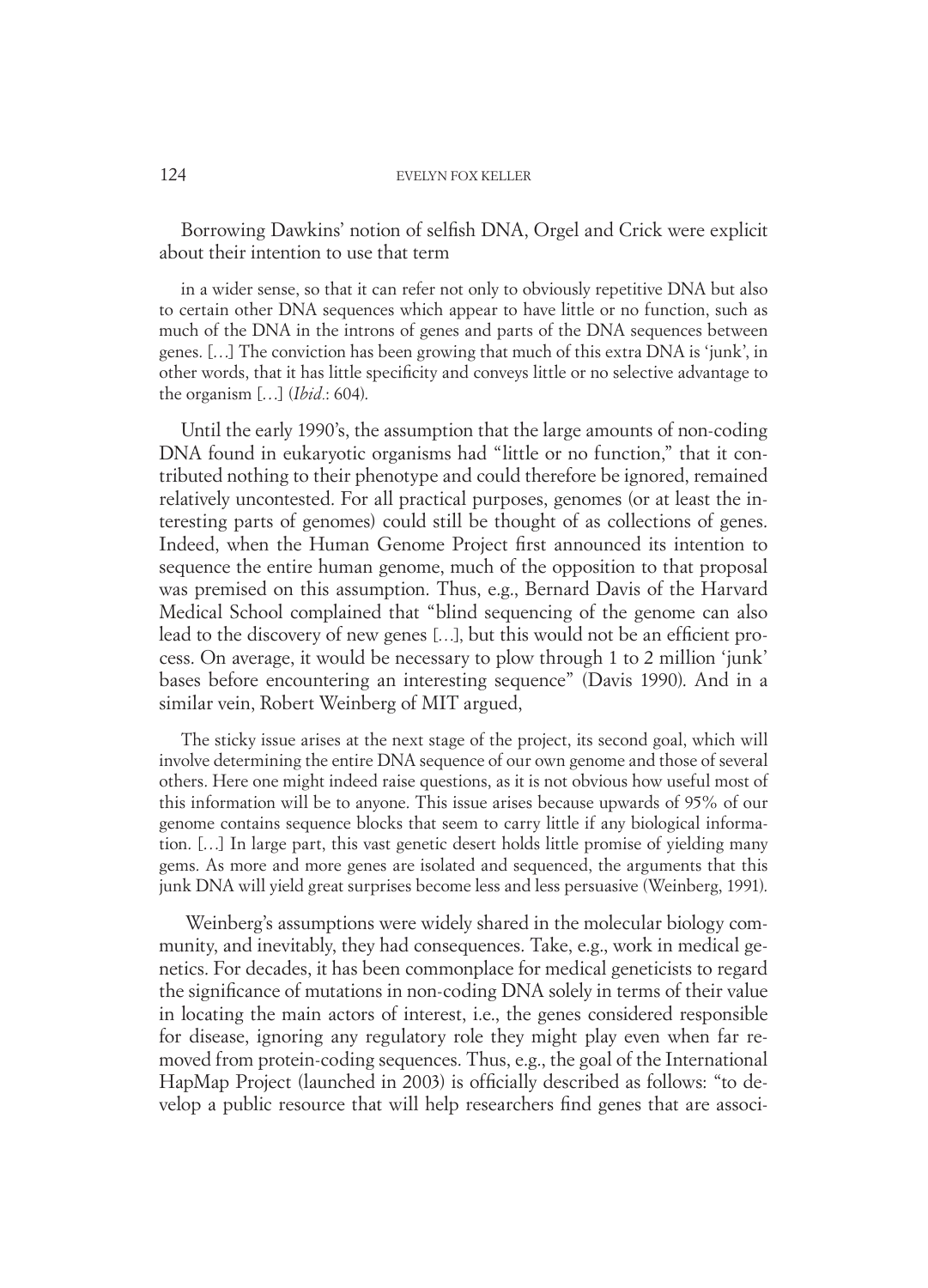ated with human health and disease" (The International HapMap Consortium 2004: 468; see also The International HapMap Consortium 2003). This confounding of all "DNA sequence variation" with "genes" that are associated with human health and disease recurs throughout the official discussions, and indeed, is reinforced by the explanations of the methodology of the project.

These explanations make use of the term "allele", routinely defined as "an alternative form of a gene that is located at a specific position on a specific chromosome" (Biology-Online), to help consolidate the equation between single nucleotide polymorphisms (SNP's) and genes. For example, on the home page of the HapMap website (http://hapmap.ncbi.nlm.nih.gov/abouthapmap. html), we learn that "Sites in the genome where the DNA sequences of many individuals differ by a single base are called single nucleotide polymorphisms (SNPs). Some people may have a chromosome with an A at a particular site where others have a chromosome with a G. Each form is called an allele". And just in case the message has still not gotten through, the website continues:

For geneticists, SNPs act as markers to locate genes in DNA sequences. Say that a spelling change in a gene increases the risk of suffering from high blood pressure, but researchers do not know where in our chromosomes that gene is located. They could compare the SNPs in people who have high blood pressure with the SNPs of people who do not. If a particular SNP is more common among people with hypertension, that SNP could be used as a pointer to locate and identify the gene involved in the disease (http://snp.cshl.org/abouthapmap.html).

A similar story can also be told about the neglect of non-coding (or nongenic) DNA in molecular evolution. For reasons partly technical and partly conceptual, work of molecular evolutionary biologists has traditionally focused on changes in the protein coding sequences of DNA, with conclusions based on the assumption that such sequences can be taken as a stand in for the entire genome. But such stories of neglect – in medical genetics, of the medical implications of non-genic DNA, in Evolutionary Biology, of its evolutionary implications – can be told now only because the assumptions on which they were based have now begun to be noticed, and accordingly, to be challenged. So what happened that made this possible (that made Ball's article possible)?

The launching of the Human Genome Project (HGP) in 1990 was almost certainly the most significant moment in the history of our understanding of the relations between genes and *genomes*. With the rise of genomics our view of the genome as simply a collection of genes has all but collapsed.

Of particular shock value were the discoveries, first, of how few genes the human genome contained, and (2) of how small a portion of the genome's structure is devoted to protein coding sequences. In a review article published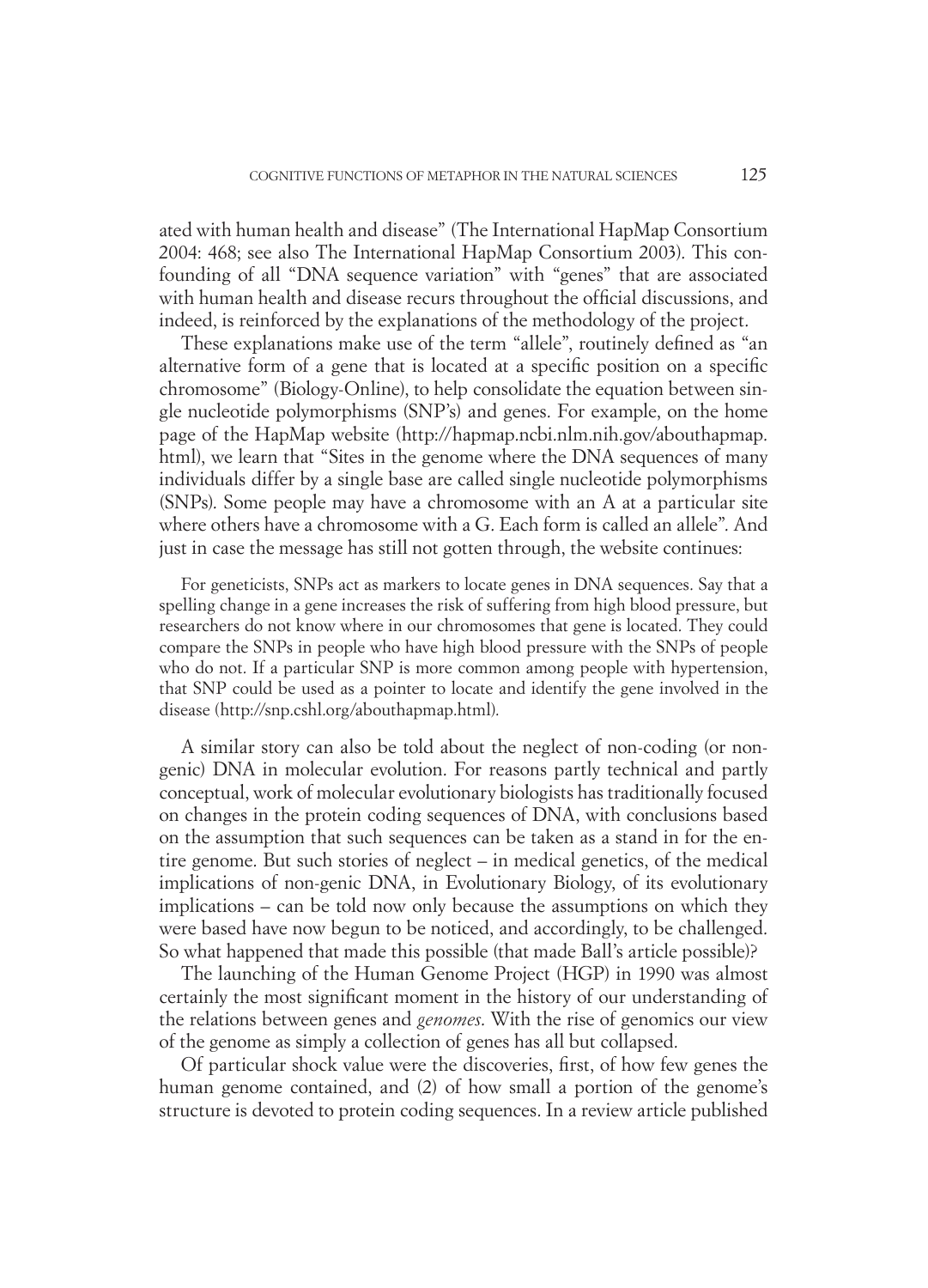in 2004, John Mattick published a graph displaying the ratio of non-coding to total genomic DNA as an increasing function of developmental complexity (2004: 317). For humans, he estimated that ratio as 98.5%; since then, estimates have increased to 99%. The obvious question is, what is all that non-coding DNA for? Can it possibly all be junk?

The notion of junk DNA handily accommodates the classical view of genomes as collections of genes (be they trait forming or protein-coding entities). But the recent accumulation of genomic data has brought that accommodation to a breaking point. In 2003, a new metaphor came into use, one that has by now largely replaced the older one (Gibbs 2003). Instead of "junk", non-genic DNA has become "the dark matter of the genome".

This was also the year in which the research consortium ENCODE (ENCyclopedia Of DNA Elements) was formed, charged with the task of identifying all the functional elements in the human genome. Early results of that effort (based on the analysis of 1% of the genome) were reported in *Nature* in 2007, and they effectively put the kibosh on the hypothesis that non-coding DNA lacked organismic function. They confirmed that the human genome is "pervasively transcribed" even where non-coding; that regulatory sequences of the resulting non-coding RNA (ncRNA) may overlap protein coding sequences, or that they may be far removed from coding sequences; and finally, that noncoding sequences are often strongly conserved under evolution. Furthermore, they showed not only that non-coding DNA is extensively transcribed, but also that the transcripts are involved in forms and levels of genetic regulation that had heretofore been unsuspected.

In his summary of the latest findings of ENCODE, Mark Blaxter identifies three interacting systems that coordinate gene expression in space and time:

transcription factors that bind to DNA in promoters of genes, ncRNA that modifies gene expression posttranslationally, and marking of the histone proteins on which the DNA is wound with chemical tags to define regions of the genome that are active or silent (2010: 1758).

Of particular interest is the strong correlation between chromatin marks and gene expression and the connectivity between and among the different regulatory systems that are now being studied (correlations and connectivity themselves mediated by ncRNA).

\*

The take home message would seem to be clear. Genetics is not just about genes and what they code for. It is also about how the DNA sequences that give rise to proteins are transcribed, spliced, and translated into amino acid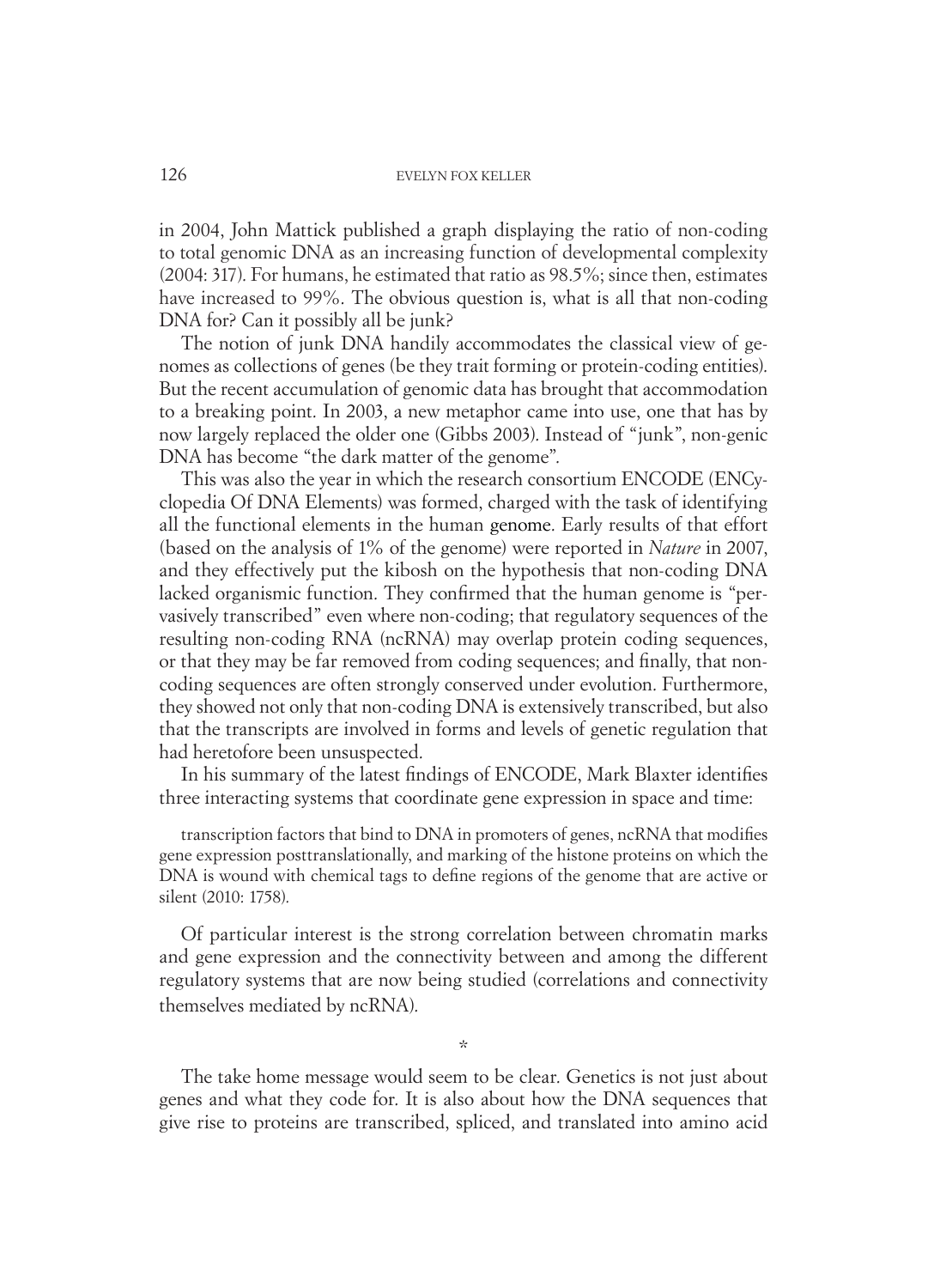sequences, in the appropriate amounts at the appropriate time and place; about how these, once assembled into proteins, navigate or are transported to the sites where, and when, they are needed, and much more. All of this requires coordination of an order of complexity only now beginning to be appreciated. And it is now evident that the ncRNA transcripts of the remaining 98-99% of the genome are central to this process. These transcripts come in many sizes and are associated with a number of different mechanisms. Small RNA's can destabilize messenger RNA, influence the formation of chromatin and chromatin marks, and have even been linked to cancer. Now another class of ncRNA transcripts has been identified – "large intervening noncoding RNAs" (or "lincRNAs") – that can operate across long distances and may prove as important to cell function as protein-coding sequences (Pennisi 2010). It is now clear that ncRNA's are crucial to the regulation of transcription, alternative splicing, chromosome dynamics, epigenetic memory, and more. They are even implicated in the editing of other RNA transcripts, and of modulating the configuration of the regulatory networks these transcripts form. In short, they provide the means by which gene expression can respond to both immediate and longer range environmental context and adapt appropriately.

Behavioral (or physiological) adaptation does not require the direct alteration of DNA sequences: environmental signals trigger a wide range of signal transduction cascades that routinely lead to short-term adaptation. Moreover, by lending to such adaptations the possibility of inter-generational transmission, epigenetic memory works to extend short-term to long-term adaptation. As Mattick explains, "the ability to edit RNA […] suggests that not only proteins but also – and perhaps more importantly – regulatory sequences can be modulated in response to external signals and that this information may feed back via RNA-directed chromatin modifications into epigenetic memory" (2010: 551).

Finally, environmental signals are not restricted to the simple physical and chemical stimuli that directly impinge: organisms with central nervous systems have receptors for forms of perception that are both more complex and longer range. Humans have especially sophisticated perceptual capacities, enabling them to respond to a wide range of complex visual, auditory, linguistic, and behavioral/emotional signals in their extended environment. Recent research has begun to show that responses to such fundamentally social signals also extend way down to the level of gene expression (see, e.g., the work Steven Cole and his colleagues 2007; 2009).

The gap between a collection of protein-coding sequences and the full complement of genetic material (or DNA) of an organism is not only huge, but is

\*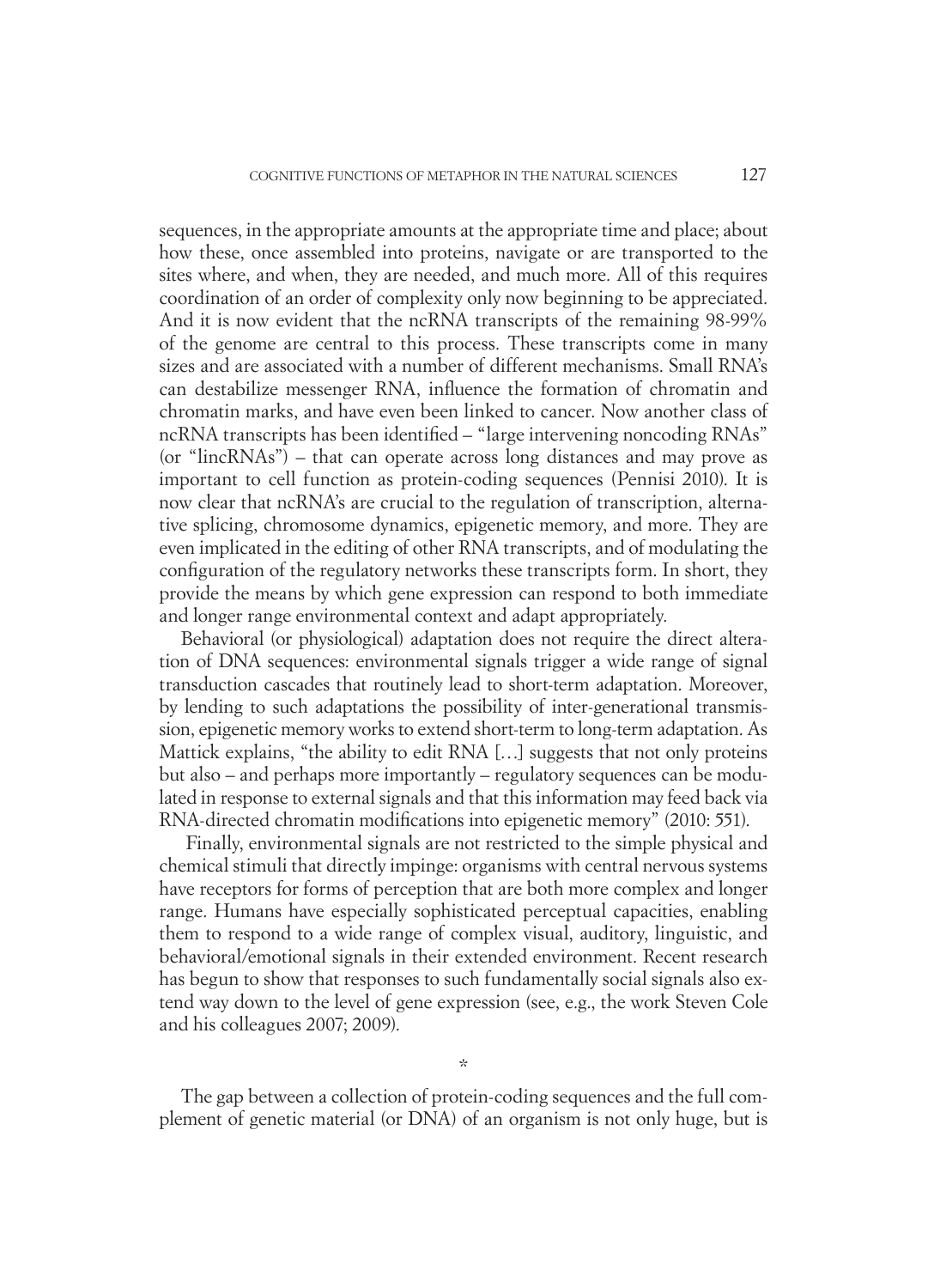also promising to be of immense importance. There is of course debate about just how important; in particular *Encode's* attribution of functionality to virtually *all* transcribed sequences has been hotly disputed. But I doubt that anyone today would claim that non-coding DNA is without function; the question under debate is more one of how much and what kinds of function can be tied to ncDNA. Nor is there consensus about the implications of this shift. A relatively conservative response is simply to rename all transcribed sequences of the DNA as genes, attempting thereby to hold onto the view of these entities (and hence of genomes) as effectively autonomous formal agents, containing within themselves the blueprint for an organism's life – i.e., all of the biological information needed to build and maintain a living organism.

The important point is that current research allows for – even demands – a more radical change in our view of the nature of the genome, and in good part, it does so by obliging us to focus attention on features that have been missing from our conceptual framework. In addition to providing information required for building and maintaining an organism, the genome also provides a vast amount of information enabling it to adapt and respond to the environment in which it finds itself. Fortunately so, for without such responsivity how is an organism to develop and maintain itself in the face of environmental vicissitudes? Another problematic notion often employed in the early days of Molecular Biology was that of a genetic program-- an image that, like the code-script, though inspired by computer programs, necessarily remained illdefined. That notion attracted a great deal of criticism from philosophers of biology, but I think for the wrong reason. Like most biologists, the philosophical critics tended not to think of programs as conditional if-then structures, structures built to respond, but rather like a set script – more like a concert program than a computer program. For those who did think of it as a computer program, the image was more one of a "when - then" than an "if - then"  $-$  allowing the genome to respond to its internal temporal sequence but still not to the external world. In fact, if we keep the conditional nature of the program metaphor at the fore, we might even resurrect it to help us think about how Natural Selection has shaped the evolution of a genome that is "programmed" to respond and adapt.<sup>3</sup>

<sup>&</sup>lt;sup>3</sup> As Prof. van der Meer has suggested (personal communication), "Another way to characterize the radical change would be to view the genome as organized in space and time […] In other words, the genome has almost come to be seen as an organism itself". His comment reminds me of the remarkably prescient remarks of Barbara McClintock in her Nobel acceptance speech where she described the genome "as a highly sensitive organ of the cell that monitors genomic activities and corrects common errors, senses unusual and unexpected events, and responds to them, often by restructuring the genome" (McClintock 1984).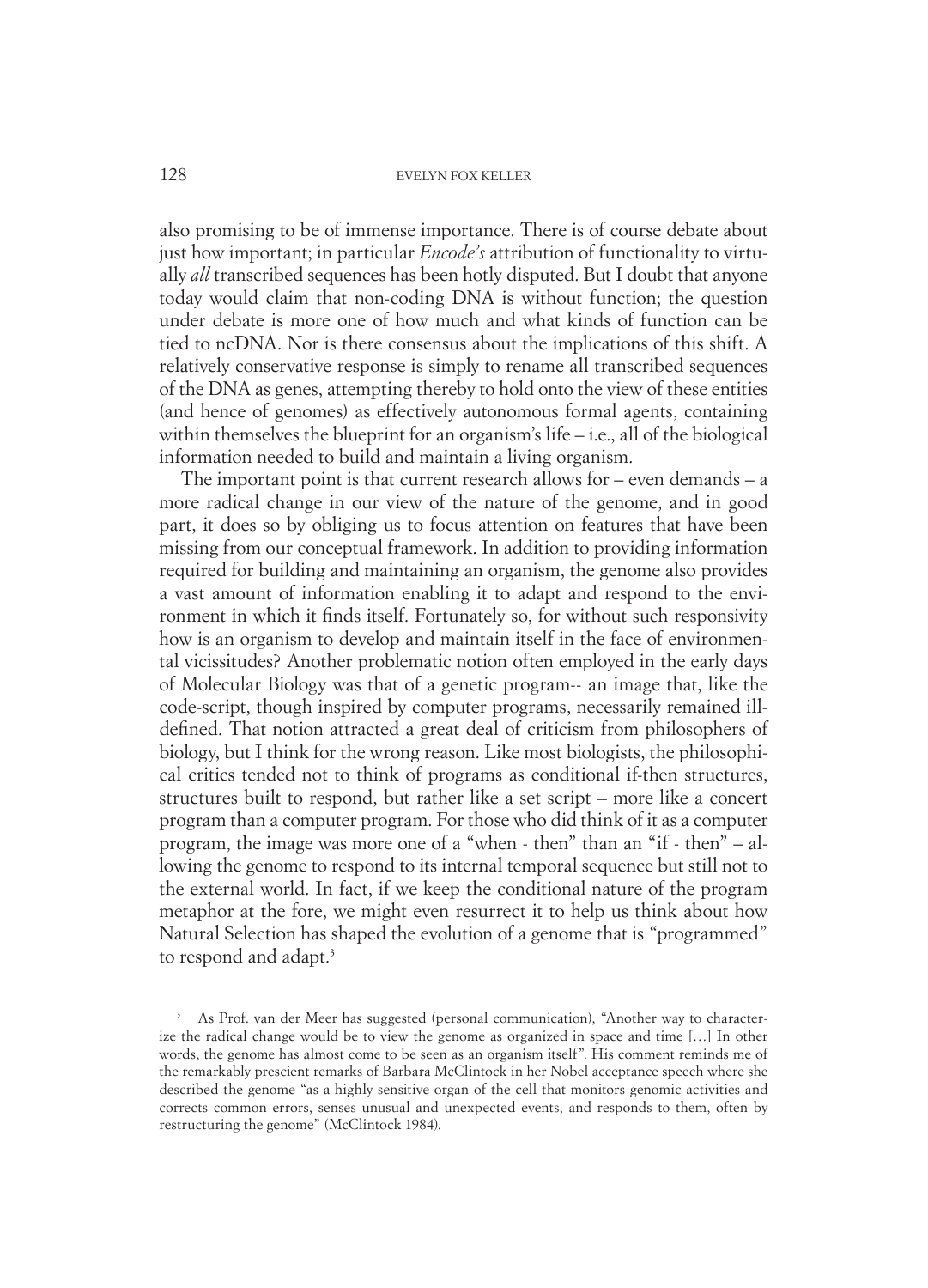Today's genome looks very different from the one with which the science of genetics began. Rather than a set of genes initiating causal chains leading to the formation of traits, it looks far more like an exquisitely sensitive reactive system – a device for regulating the production of specific proteins in response to the constantly changing signals it receives from its environment. True, the signals it detects come most immediately from its intra-cellular environment, but these, in turn, reflect input from the external environments of the cell and of the organism.

Humans are especially reactive systems, and they are so on every level at which they are capable of interacting: cultural, interpersonal, cellular, and even genetic. The reconceptualization of the genome that I propose allows us – indeed obliges us – to abandon the dichotomies between genetics and environment, and between nature and culture, that have driven so much fruitless debate, for so many decades. If much of what the genome 'does' is to respond to signals from its environment, then the bifurcation of developmental influences into the categories of genetic and environmental makes no sense. Similarly, if we understand the term *environment* as including cultural dynamics, neither does the division of biological from cultural factors. We have long understood that organisms interact with their environments, that interactions between genetics and environment, between biology and culture, are crucial to making us what we are. What research in genomics seems to show is that, at every level, biology itself is constituted by those interactions – even at the level of genetics.

But this reformulation leaves us with an obvious question: if the genome is so responsive to its environment, how is it that the developmental process is as reliable as it is? This is a question of major importance in biology, and it is rapidly becoming evident that the answer must be sought not only in the structural (sequence) stability of the genome, but also in the relative constancy of the environmental inputs, and, most importantly, in the dynamic stability of the system as a whole (see, e.g., Keller 2000). Genomes are responsive, but far from infinitely so; the range of possible responses is severely constrained, both by the organizational dynamics of the system in which they are embedded and by their own structure.

It is good that Ball calls on us to "celebrate the unknowns", but if, as I claim, recent work in genomics has finally disrupted the narratives of developmental genetics that have prevailed for over a century, geneticists will now need a new narrative to help guide them through the thickets that lie before them. I have suggested that thinking of genomes as "reactive systems" might be a good place to start, but only time and the creative elaboration of such a framework will tell. One thing however seems certain: scientists working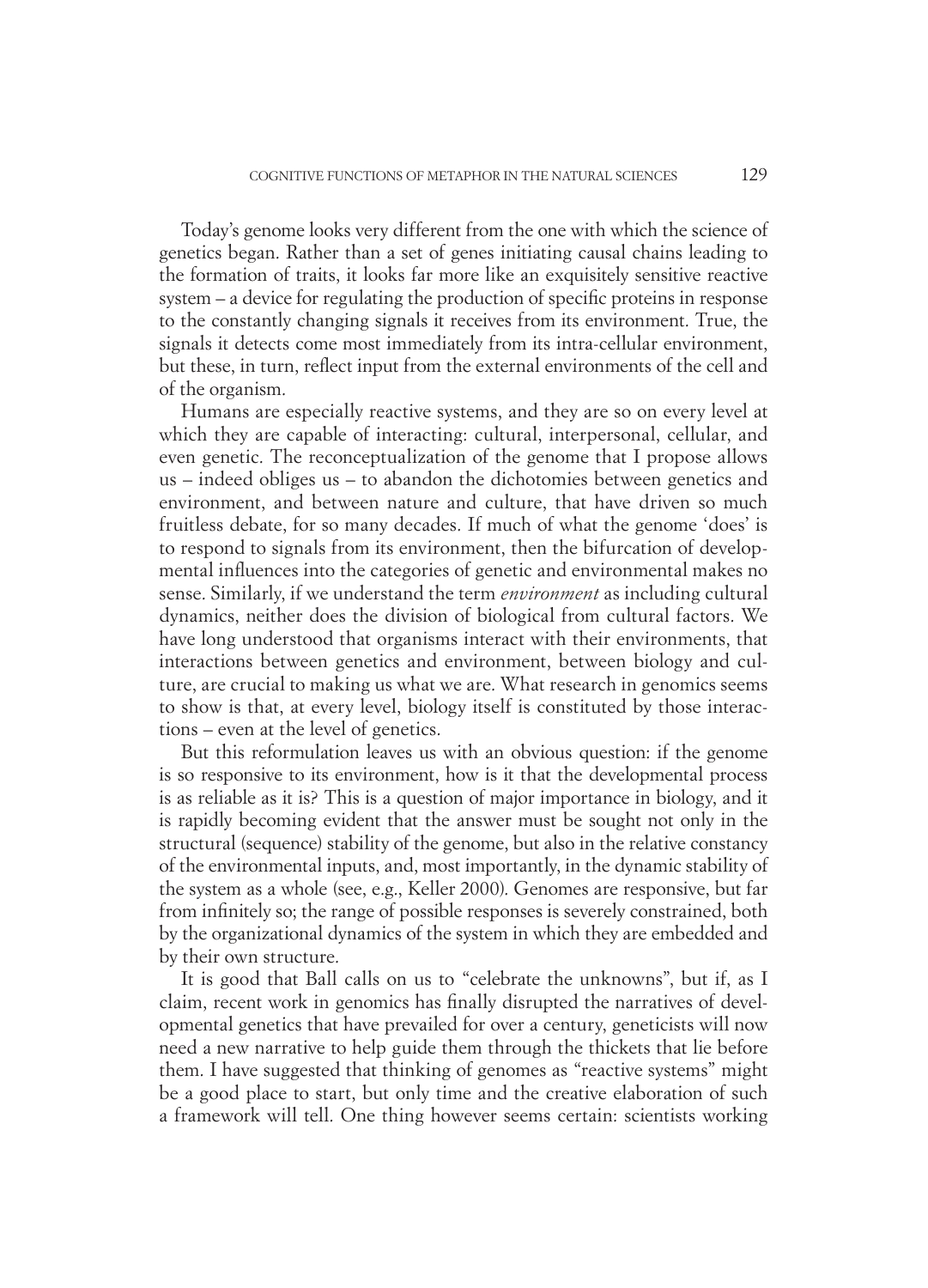### 130 Evelyn Fox Keller

in this field have an enormous – and immensely exciting – challenge before them. I only wish I was just starting rather than ending my career.

## *References*

- Ball, Philip, 2013, "DNA: Celebrate the unknowns", in *Nature*, 496: 419-420.
- Blaxter, Mark, 2010, "Revealing the Dark Matter of the Genome", in *Science*, 330: 1758- 1759.
- Cole, Steve W, 2009, "Social Regulation of Human Gene Expression", in *Current Directions in Psychological Science*, 18, 3,: 132-137.
- Cole, Steve W., *et al.*, 2007, "Social regulation of gene expression in human leukocytes", in *Genome biology*, 8, 9: R189.
- Davis, Bernard D., 1990, "The Human Genome and Other Initiatives", in *Science*, 249: 342-343.
- De Vries, Hugo, 1889 [1910], *Intracellular Pangenesis*, Open Court, London.
- Doolittle, W. Ford and Carmen Sapienza, 1980, "Selfish genes, the phenotype paradigm and genome evolution", in *Nature*, 284 (5757): 601-603.
- Gibbs, W. Wayt, 2003, "The Unseen genome: Gems among the Junk", in *Scientific American*, Nov. Scientific American, 289: 46-53.

Hesse, Mary B., 1988, "The Cognitive Claims of Metaphor", in *Journal of Speculative Philosophy*, 2, 1:1-16.

- Johannsen, Wilhelm, 1923, "Some Remarks about Units in Heredity", in *Hereditas*, 4: 133-141.
- Keller, Evelyn F., 1995, *Refiguring Life: Metaphors of Twentieth Century Biology*, Columbia University Press.
- Keller, Evelyn F., 2000, *The Century of the Gene*, Harvard University Press, Cambridge.
- Keller, Evelyn F., 2002, *Making Sense of Life,* Harvard University Press, Cambridge.
- Mattick, John S., 2004, "RNA regulation: a new genetics?", in *Nature Reviews Genetics*, 5, 316-323.
- Mattick, John S., 2010, "RNA as the substrate for epigenome-environment interactions: RNA guidance of epigenetic processes and the expansion of RNA editing in animals underpins development, phenotypic plasticity, learning, and cognition", in *Bioessays*, 32: 548-552.
- McClintock, Barbara, 1984, "The Significance of Responses of the Genome to Challenge", in *Science*, 226: 792-801.
- Monod, Jacques, Jacob François, 1961, "Teleonomic mechanisms in cellular metabolism, growth, and differentiation", in *Cold Spring Harbor symposia on quantitative biology*, 26: 389-401.
- Morgan ,Thomas H., 1934, *Embryology and Genetics*, Columbia University Press, New York.